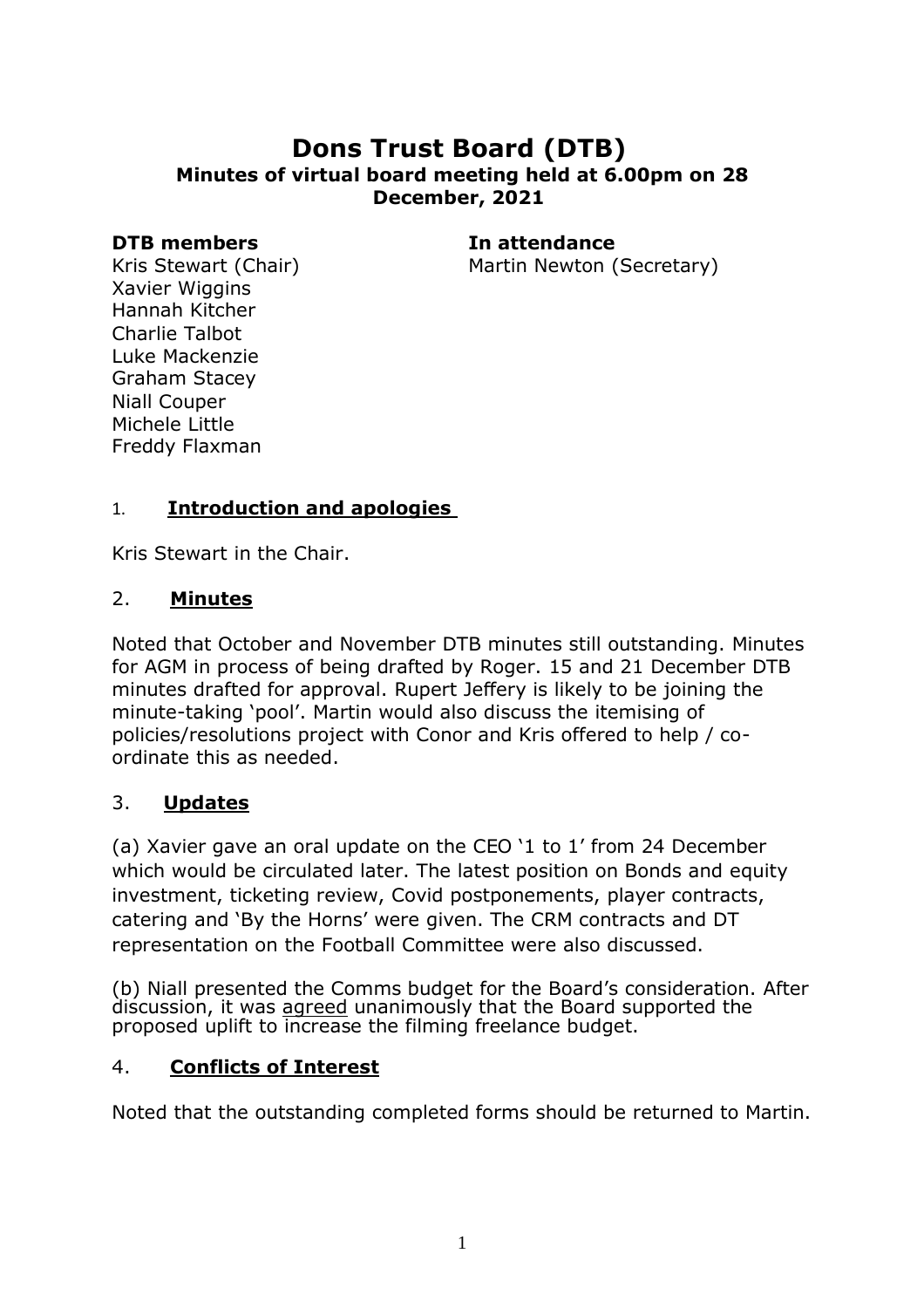# 5. **AFCW 'Three Pronged' Plan**

The last template plan for the structural review, strategic review and refinancing was considered, alongside immediate resource/operational issues, with a view to updating the plan for 2022.

Xavier said that after April it was possible that refinancing would be able to be removed from consideration for the remainder of the year; and that the five-year Championship club objective needed underpinning by a successful 'volunteers/staff' hybrid model (including outside matchdays), as the Club would be unable to financially operate in the way that other clubs at that level did, and that it was important the Board were involved in that process. Niall suggested that co-option to help in ethical areas, such as B Corp, would also be useful.

Michele referred to the need for oversight of the education hub/diagnostics. Kris made a point about micro-management of operational activities that were the CEO/PLC Board's remit and Xavier commented that it might be unsustainable for every 'group' to have an active DTB sponsor. Further discussion then took place on budgeting, management and co-ordination of resources, business units, operational activities, structure, governance and the need to update the PLC's Articles of Association.

# 6. **Skills and Responsibilities**

The Board's skills matrix and responsibilities for 2022 were discussed, along with the options for possible co-options to the Board where current members' skills were not felt to meet desired requirements.

The need for greater diversity was considered, particularly as volunteering often attracts mainly older/wealthier people. A possible co-option to assist with legal, contracts and HR matters was also put forward. On HR, it was noted that club head of HR may be able to offer expertise. A further area where assistance may be helpful – either as a co-optee or 'as and when' was in fundraising/commercial. On fundraising, Xavier referred to the position with DLAG and made the point that this might offer potential for a shared resource across the group.

# 7. **DTB Representatives on PLC Board**

Three DTB members were required to fill vacancies on the PLC Board arising from Jane Lonsdale and Ed Leek standing down from the DTB and Hannah Kitcher standing down from the PLCB.

Four DTB members put themselves forward for the 3 vacancies (Kris Stewart, Luke MacKenzie, Michele Little and Freddy Flaxman).